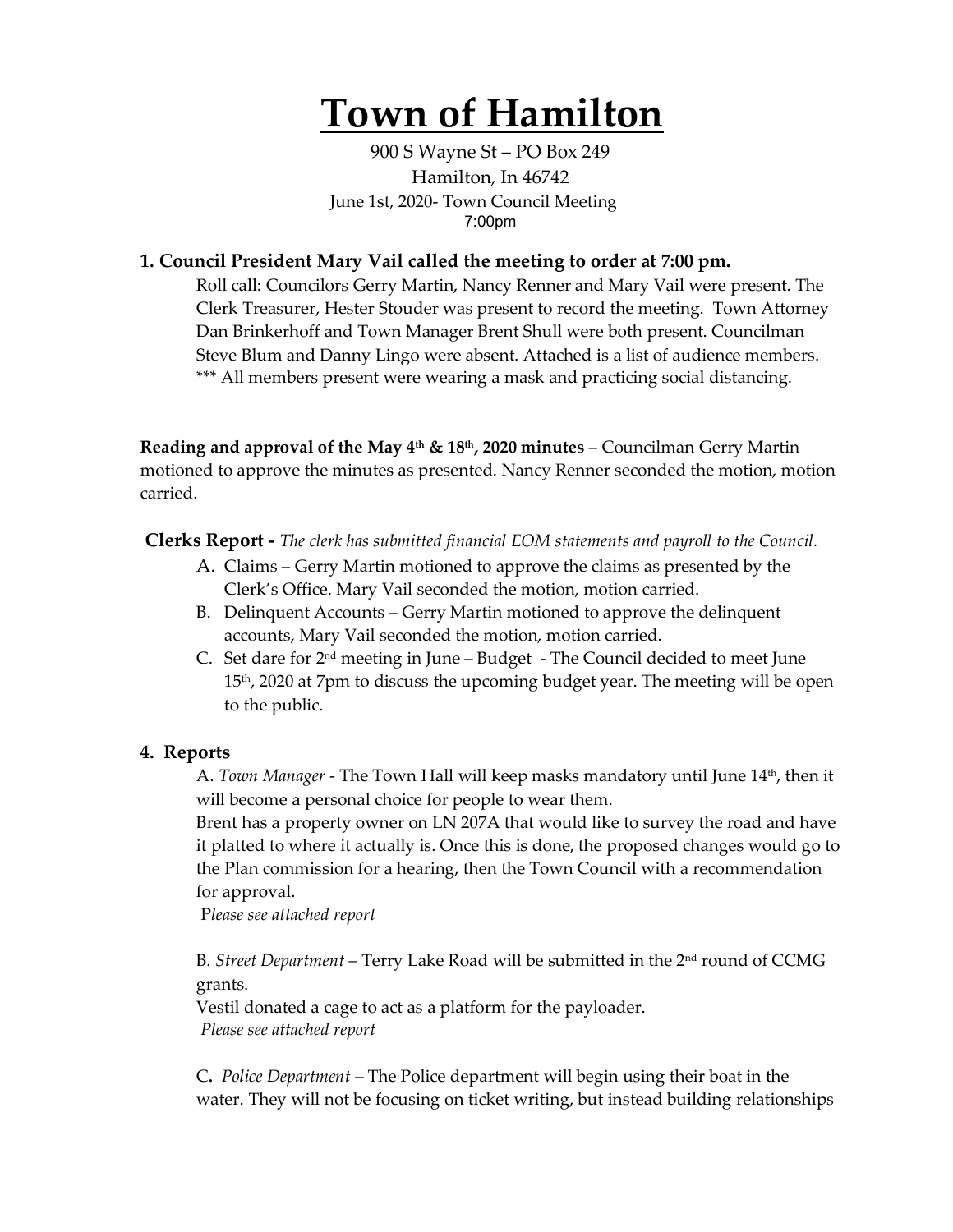with the community and water safety. Water patrol will be elective within the department and will not be taking someone off of the road. *Please see attached report.*

D. Water Department – The analyzer should be working now, after the 3<sup>rd</sup> attempt. If the company is unable to make the necessary repairs, another company will be hired. Brent and Brad are working closely together to make sure everything gets taken care of without spending more money.

*Please see attached report.* 

### **5. Old Business –**

A. Social media Retention – The Clerk Treasurer said she and her deputy clerk looked into the company that was soliciting the Town for social media retention. She said they were from another state and could not guarantee their services 100%. She then contacted the Public access counselor who said there were not any requirements by them to store the Town information from places like Facebook, etc. They said the Town had to keep what they posted but were not responsible for outside comments. The Clerk contacted 3 other communities to see if they worked with anyone to provide these services. None of them did, at the recommendation of their IT department. After getting this information, the Council decided not to pursue it any further.

Town Manager Brent Shull said he hoped the Council would look into it in the future.

They will continue leaning on the Public Access Counselor for direction.

#### **6. New Business –**

A. Exercise Classes at the Town Hall – A lady who teaches during the summer would like to begin June  $8<sup>th</sup>$ , 2020. The Council agreed she could start June  $8<sup>th</sup>$  if she follows the cleaning and social distancing requirements.

B. Heath Getz – donation box – A Hamilton senior would like to install a donation box at the Police Department drive thru area. The box would hold food and books for people to get as needed. The items would be replaced by donations from the Community. There will also be a similar box at the High School. Councilman Gerry Martin thought the idea was great and motioned to approve the box and its location at the Police Department. Nancy Renner seconded the motion. Motion carried.

Council President Mary Vail will let him know of the approval and is excited to see this service project moving forward.

C. Town Hall Re-opening – As the Town Hall moves forward with the reopening guidelines beginning June 14<sup>th</sup>, 2020. Mary, Hester and Jenna will work on putting the cleaning protocols in place and post them where needed.